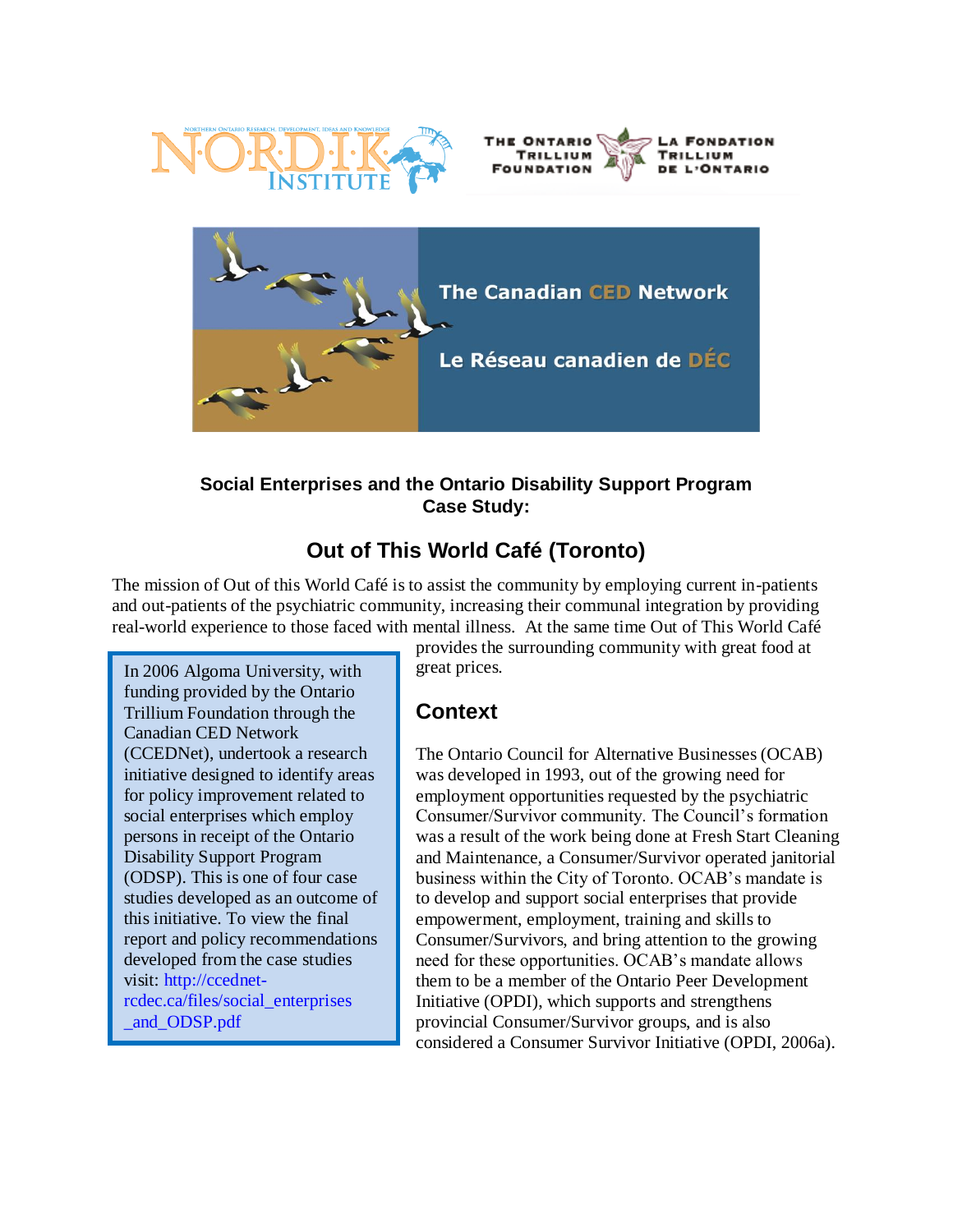The social enterprises belonging to OCAB employ approximately 80 part-time employees with annual revenues of \$450,000 (Brown, 2007). Currently the Raging Spoon, Parkdale Green Thumb Enterprises and Out of This World Café (OTW) are the social enterprises run by OCAB. Attention will focus on OTW as it has been identified as having the largest number of employees of the three businesses with annual revenues of approximately \$220,000 (Brown, 2007).

## **History**

From 1994 until 2002, OTW operations were run by the Vocational Resource Centre (VRC) of CAMH to provide Consumer/Survivors with a new skill set and an employment opportunity. Brown (2003) outlined that OTW was run more like a business than a training program, and it extended outside the mandate of CAMH. After much discussion with a CAMH hired consultant, the clients decided to divest OTW to OCAB. Divestment resulted in a shift towards meeting industry standards, but also conducting business in a way that meets the needs of Consumer/Survivors. There were several challenges that came with divestment including: patient information was no longer provided to VRC employees; training was required for "non-profit business practices, funding requirements, how to develop a business plan and how to fine tune day to day operations"; and employees were let down when the business manager was not hired internally (Brown, 2003: 7). Even today OTW is evolving. Donovan Gopaul, Business Manager, "wants to raise the bar higher, raise the standards, quality of food and service, get things more creative, more interesting, build more pride for employees, and build a better reputation for the company". He wants to prepare for the future changes for OTW.

In the next 3-4 years OTW will experience significant changes with the redevelopment of CAMH. Several CAMH buildings are scheduled for demolition, to be replaced with new buildings and new

streets. The redevelopment will result in disrupted service for the espresso bar, which will have to be relocated along with its 8 employees. The move however will result in several positive impacts. The redevelopment will encourage a greater integration of CAMH with the community, including a community garden and ground floor store fronts (Capponi, 2007). OTW will go from being partially hidden from the public in its current location, to a fully accessible street level shop on a main corner; and will require additional customer service training to address an increased and different customer base (Capponi, 2007).

# **Organizational Structure**

OTW is an alternative business located in downtown Toronto within the Centre for Addiction and Mental Health (CAMH). OTW is unique in that it is the first Consumer/Survivor run organization to

"A Consumer/Survivor is self-defined: someone who has been institutionalized by the psychiatric system or treated by mental health staff in the community – a Consumer of services and/or a Survivor of the medical/mental health system". (Brown 2003: 2)

"Consumer/Survivor Initiatives are run for and by people with mental health problems and/or those who have received mental health services". (CMHA Ontario et al. 2005: 2)

"An Alternative Business is one that is operated by Consumer/Survivor employees and one that has been created through a Community Economic Development (CED) approach … While operating on business principles, Alternative Businesses offer support to staff and recognize the struggles that Consumer/Survivors face in society and with respect to employment". (Brown 2003:2)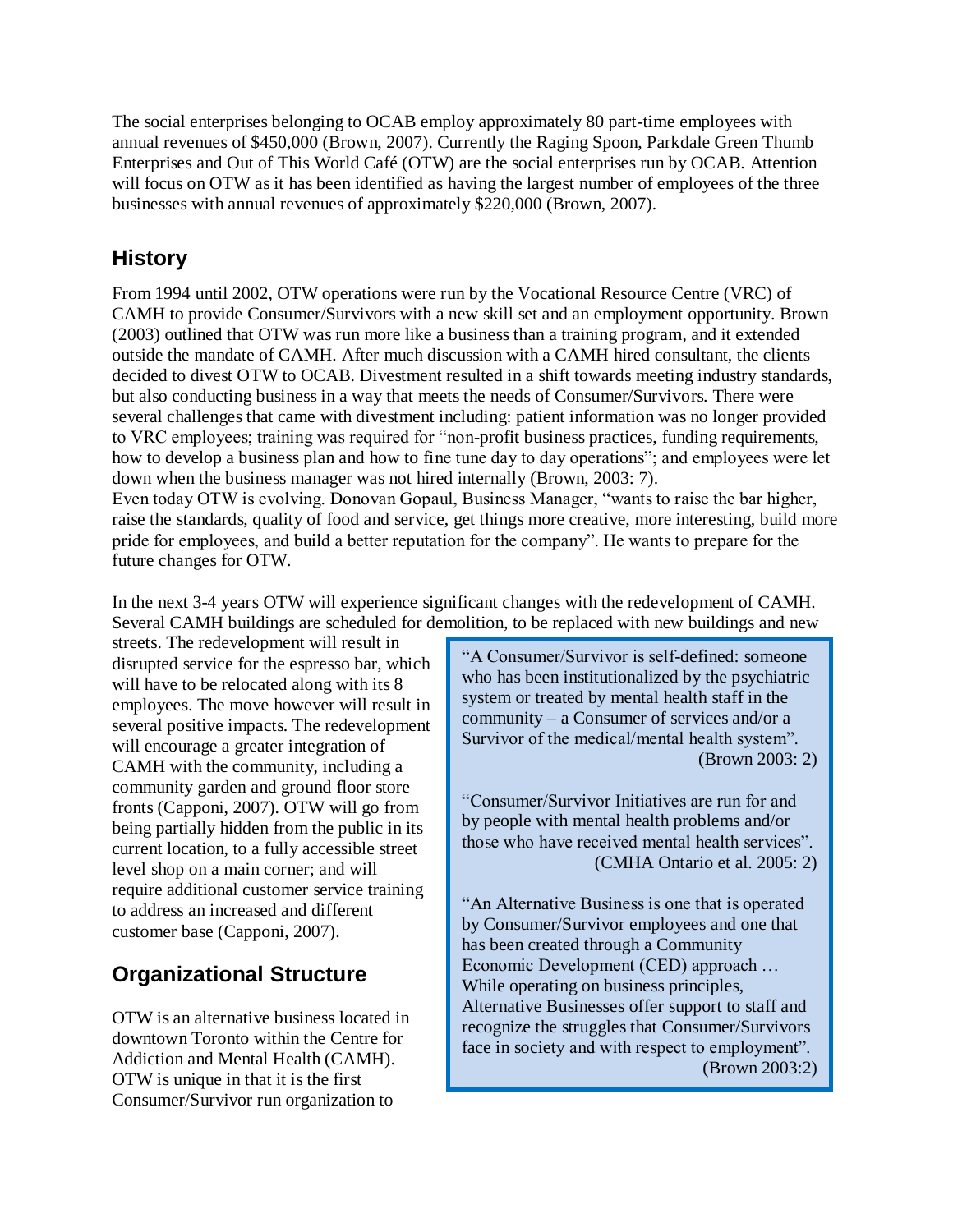operate out of a hospital. With an espresso bar, canteen, catering service and a coffee cart, OTW offers various employment opportunities for Consumer/Survivors. Two-thirds of the OCAB Board of Directors, the business manager, two lead hands and up to 40 part-time permanent employees of OTW are Consumer/Survivors, and most are in receipt of the Ontario Disability Support Program (ODSP). Having Consumer/Survivor representation on the Board of Directors can "create ownership" (Church, 2007: 7). Furthermore, Jamieson (2007) expressed how "by only employing people with experience in the mental health system, it provides a very comfortable environment for everybody, because everybody understands what it's like to live with a mental illness".



All the employees of OTW participate in the decision making process through regular staff meetings and day to day communications. For example, feedback is received from front-line employees around customer purchases. The business manager can then make changes to the menu and marketing materials. At the monthly Board of Directors meeting, the manager will receive input from board members and communicate employee comments and concerns. Employees are also part of CAMH committees, such as the Patient"s Advocacy Council and CAMH"s Client Employment Initiative Committee.

CAMH provides support to OTW by renting the space at a minimal cost, sending emails and memos encouraging staff to purchase and use its services, and producing some printed materials for promotional use. However, OTW also receives financial support from the Ministry of Health and Long-Term Care and the Toronto Enterprise Fund. The Toronto Enterprise Fund provides funding to businesses with a "double bottom-line" that includes maintaining a sustainable business while fulfilling a social mandate (Toronto Enterprise Fund, n.d.). Partnerships, support and funding are all important for the success of a social enterprise, but there are several others.

## **Activities**

OTW being a social enterprise is a strength in itself (Gopaul, 2007) because consumers are becoming increasingly aware of the benefits accruing to society from the "double bottom-line" approach and wish to spend their dollars in ways which support social justice. Community response to OTW has generally been positive. For example, organizations like the United Way conduct tours of the business, and OTW has also been highlighted in a workshop at the 2007 Canadian Conference on Social Enterprise in Vancouver, British Columbia.

Most employees receive certification in food handling, first aid and workplace safety as part of their employment training. Training for their day to day responsibilities, such as customer service, is usually provided by the manager and experienced staff and they are trained at jobs that suit their abilities and respond to their needs. For example, if an employee does not feel confident in managing money or giving change, then that employee would not be assigned to the cash register. However, if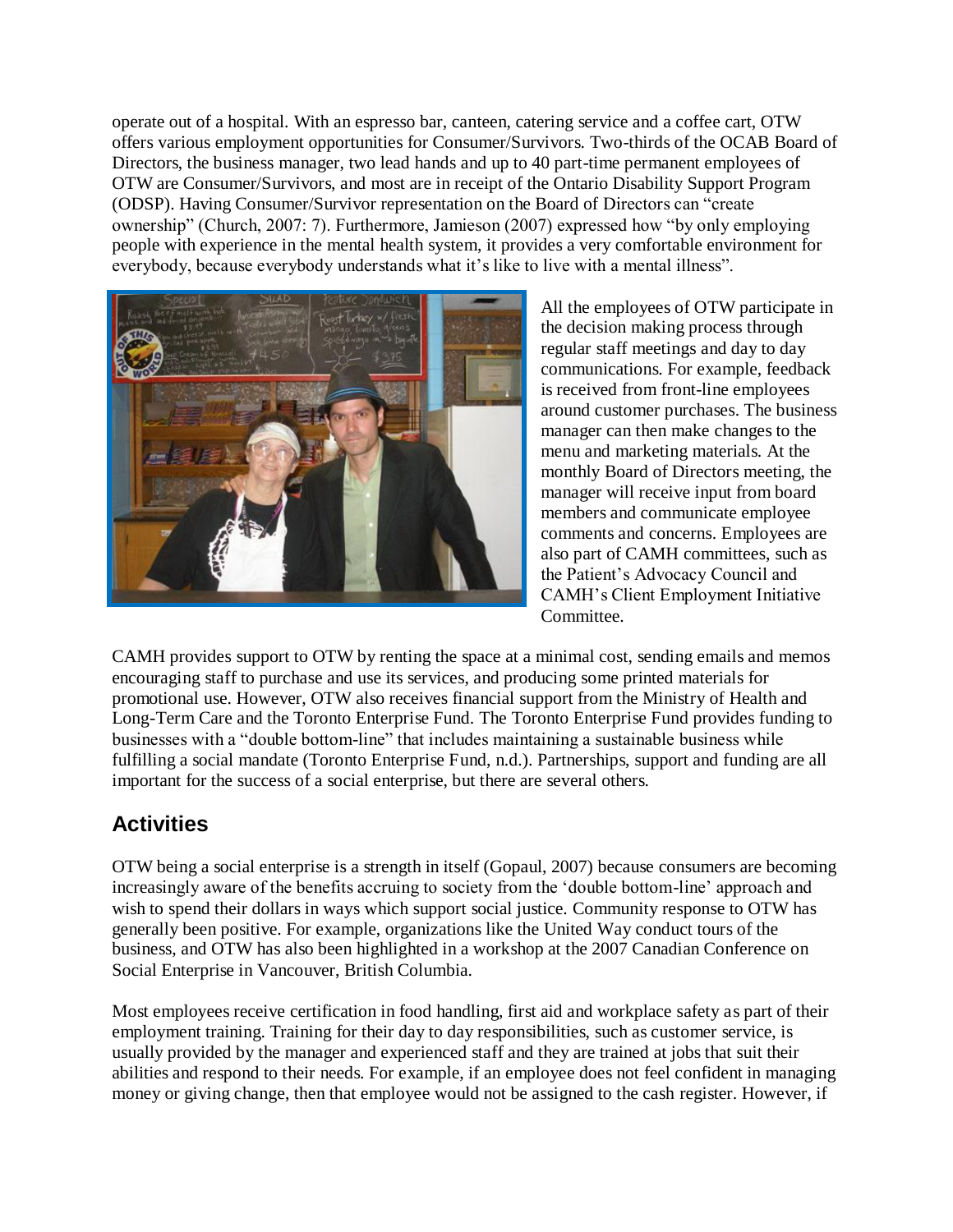at a later date, that same employee felt more able to be in charge of the cash, accommodation and training will then be provided, so employees are not restricted to only one position in the company. Brown (2003: 2) utilizes the words "comfort, ownership, pride, teamwork, safety, responsibility and respect" to describe Alternative Businesses, like OTW. People from CAMH, OCAB and OTW definitely feel a sense of pride, and employees experience improved self-esteem and confidence from working there. "The staff opportunity to work in a real business environment, to earn an income and to be part of a really caring community has had a huge impact on them" (Jamieson, 2007). The enterprise"s legitimacy as an employer is furthered by having staff identification cards, uniforms and providing a steady income to its employees (Brown, 2003).

### **Outcomes**

Social enterprises are seen as a way to address the discrimination Consumer/Survivors face in the workforce and from society as a whole (Capponi, 2007). OTW staff presence throughout the hospital reduces the perception that Consumer/Survivors are not capable of participating in the workforce, and can be encouraging to current patients (Capponi, 2007). Purchasers of the goods and services provided by OTW are supporting the social mandate of the organization even though they may not be aware of it. A professional approach also shows that OTW can produce high quality goods and services while providing a valuable experience to the Consumer/Survivor community. With an increasingly successful business the benefits could reach a greater number of Consumer/Survivors. Diana Capponi (2007) from CAMH stated that social enterprises "[use] the economy to build the community". This method of community development is also supported by Church (1997) who highlights the process, impacts, and challenges social enterprises may experience. Employment with OTW has also allowed workers to reconnect with friends and family, build a network and socialize with co-workers, and have some structure in their lives (Jamieson, 2007). Working at OTW also results in medical benefits, such as fewer doctors' appointments and hospital visits, and less frequent use of medication (Jamieson, 2007; Capponi, 2007). This finding is supported by other research (CMHA Ontario et al., 2005) which demonstrates how participating in a project organized and

operated by Consumer/Survivors can decrease the amount of treatment and hospitalization individuals receive.

Recent changes related to ODSP medical coverage have also been beneficial for recipients who become employed. OCAB (2002) identified that some individuals who were capable of increasing their work hours did not prior to amendments to the legislation because they would lose their benefits. Recent amendments to the Act now allow these individuals to maintain their benefits until their employer provides them with a similar plan (ODSP Revisions, 2006). This increases their security and promotes the opportunity for employment. Employees" fears around reporting income have

been reduced with the 2006 ODSP policy changes; however, with the new 50% income



deductions, employees feel that they are working for \$4.00 an hour rather than \$8.00 an hour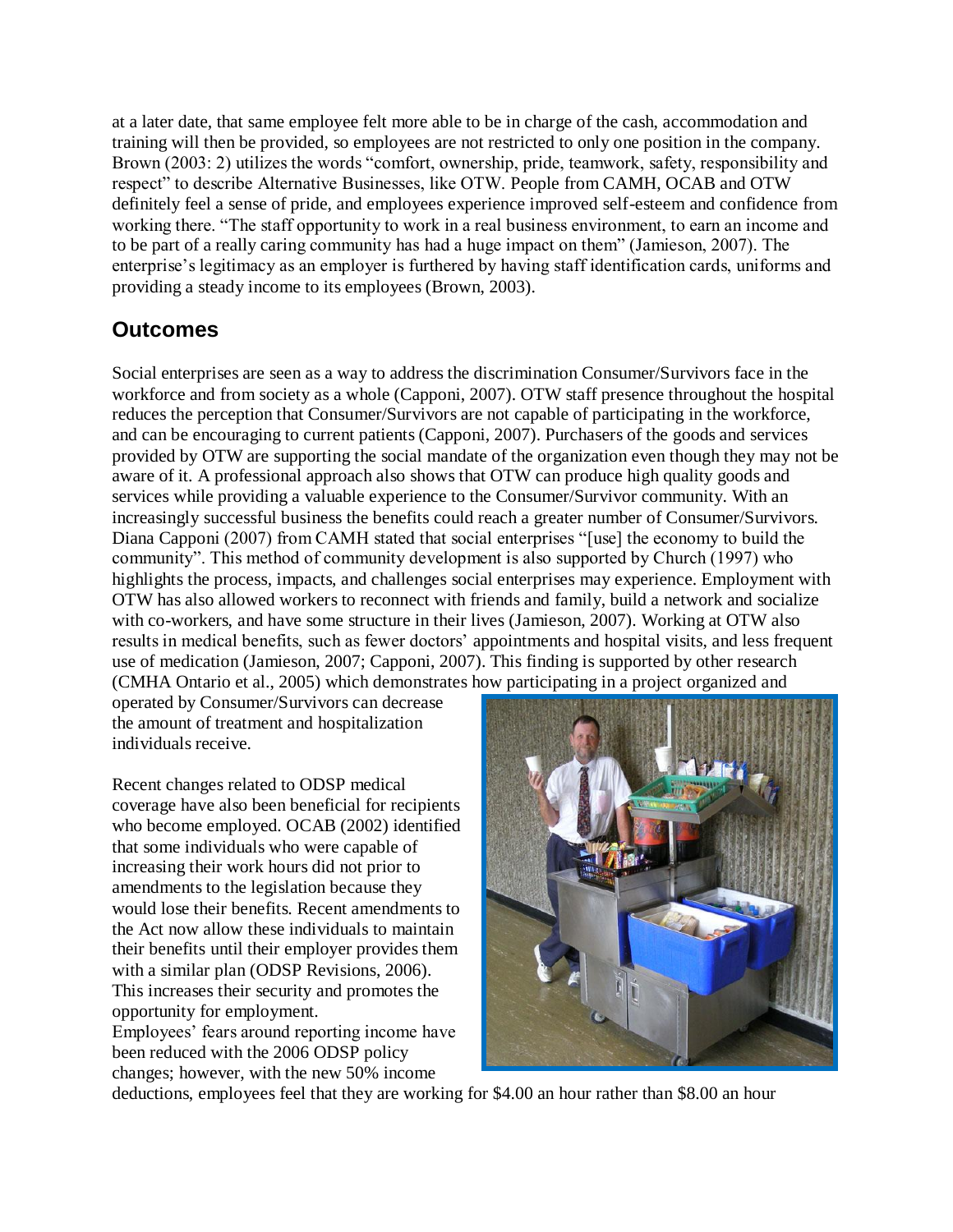(Jamieson, 2007). Further changes in the 50% income deduction would allow more Consumer/Survivors to climb out of poverty. For example the ODSP Action Coalition, an organization campaigning to improve income and employment supports, is suggesting that recipients be allowed to keep \$430 per month before the 50% deduction is applied (Brown, 2007). The additional income ODSP recipients currently receive is beneficial for Toronto residents where the cost of living is generally higher (Jamieson, 2007). It also creates greater choices with regards to housing, recreation and nutrition (Brown, 2007). Although the 2006 changes to ODSP policy have been generally positive for OTW employees, there are still some challenges and barriers being faced in this program.

## **Factors Critical to Success**

Various factors critical for maintaining OTW as a successful and sustainable business were identified. Most are not unlike those in the for-profit sector, including:

- Customer needs identifying and meeting the customers' needs and wants
- Product being able to offer high quality products and services at a reasonable cost
- Captive Market having a clientele including staff, patients, and visitors to the hospital that are encouraged to support OTW by CAMH
- Adaptability making adjustments to items such as the menu, products, and prices that reflect variations in the marketplace and respond to competition
- Staff ensuring that employees feel a sense of community and support is essential. It is also  $\bullet$ important to have a knowledgeable and experienced manager to facilitate day to day operations and training, and to provide accommodations to the employees.

However, one factor critical to fulfilling the social mandate of OTW is Flexibility and Accommodation. Many Consumer/Survivors require a certain level of accommodation in the workplace. For example, scheduling must account for time off needed for tests, doctor's appointments, or for reasons related to their illness. Scheduling must also reflect the times most suitable for employees to work. Job security is provided for employees who may not feel up to working. However, alternate staff and resources are required to cover those shifts, which results in a large number of part-time staff employed with OTW. Also, many individuals who are in receipt of ODSP are only able to work part-time due to physical or mental health conditions.

# **Barriers and Challenges**

Due to the episodic nature of their illness, some employees of OTW may require a leave of absence from work. OCAB (2002) outlined that there is limited flexibility with the ODSP process if paperwork related to such an absence is not sent in on time; and business managers often have to mediate situations related to ODSP procedure and requirements. Another barrier is that if a Regional ODSP office does not identify the Consumer/Survivor Initiative as a required medical service then recipients may not be able to acquire financial assistance for transportation (CMHA Ontario et al., 2005).

Although OTW is marginally profitable, it still faces some significant challenges in its viability and is forced to rely on some funding from outside sources. For example, OTW initially received financial support through the Employment Innovations Fund supported by ODSP Employment Supports. This funding provides support for a maximum of three years "to develop innovative ways to create and expand job opportunities for people on social assistance, including people with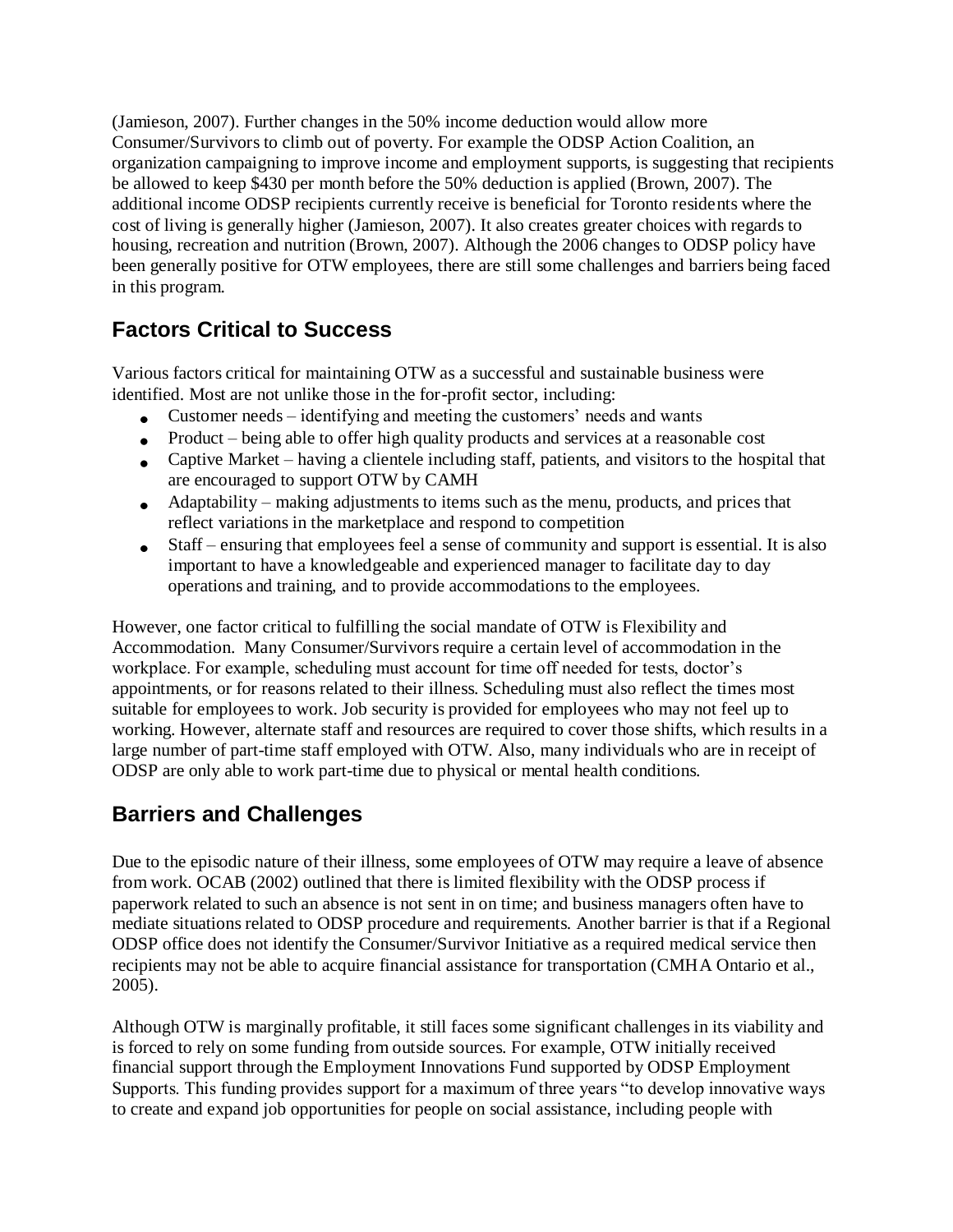disabilities" (Government of Ontario, 2005). The Employment Innovations Fund is beneficial to get programs started, but if financial assistance is still required after the first three years, finding alternative funding sources can be time consuming and difficult, particularly for small organizations. Consumer/Survivor Initiatives have not been given any significant funding intended for development in more than 10 years (CMHA Ontario et al., 2005). Provincial government contributions were made by the New Democratic Party in 1991 and the Progressive Conservatives in 1996 (OPDI, 2006b). CMHA Ontario et al. (2005) outlines that there is a lack of funding for developing alternative businesses, and the ones that currently exist have people waiting to be employed. This is the case for OTW. People are not forced to leave, staff turnover is infrequent, and "OCAB doesn"t have the resources to put towards business development" (Capponi, 2007). Without funding for development of new enterprises, only a limited number of people will be able to access the benefits alternative businesses have to offer.



Social enterprises in the Toronto area are fortunate in that they can apply for funding through the Toronto Enterprise Fund (a fund administered by the United Way), and can receive partial funding from the provincial government. However, receiving outside sources of funding can create a perception on the part of the for-profit sector that social enterprises are not legitimate because they do not encounter as much risk (Capponi, 2007).

OTW also has internal challenges. For example, the business manager is a challenging position to fill, requiring an individual who combines a

background in mental health or addictions with a specific skill set, including culinary knowledge and business management experience. The business manager must be able to "continuously balance the needs of the workers versus the needs of the business" (Capponi, 2007). For example, the manager must schedule experienced staff with less experienced staff, and there may be times when two employees might be needed even if the job usually only requires one. There is also a need for an official system for evaluating employee performance, which would allow for raises (Gopaul, 2007). Creating an evaluation process that reflects the nature of the business and is sensitive to employees" needs is complex.

Even with all of these challenges and barriers OTW is a success. There is an obvious need for new businesses like OTW, and attention should be given to their development. Without the existence of this social enterprise, consumer/survivors are missing out on a valuable experience.